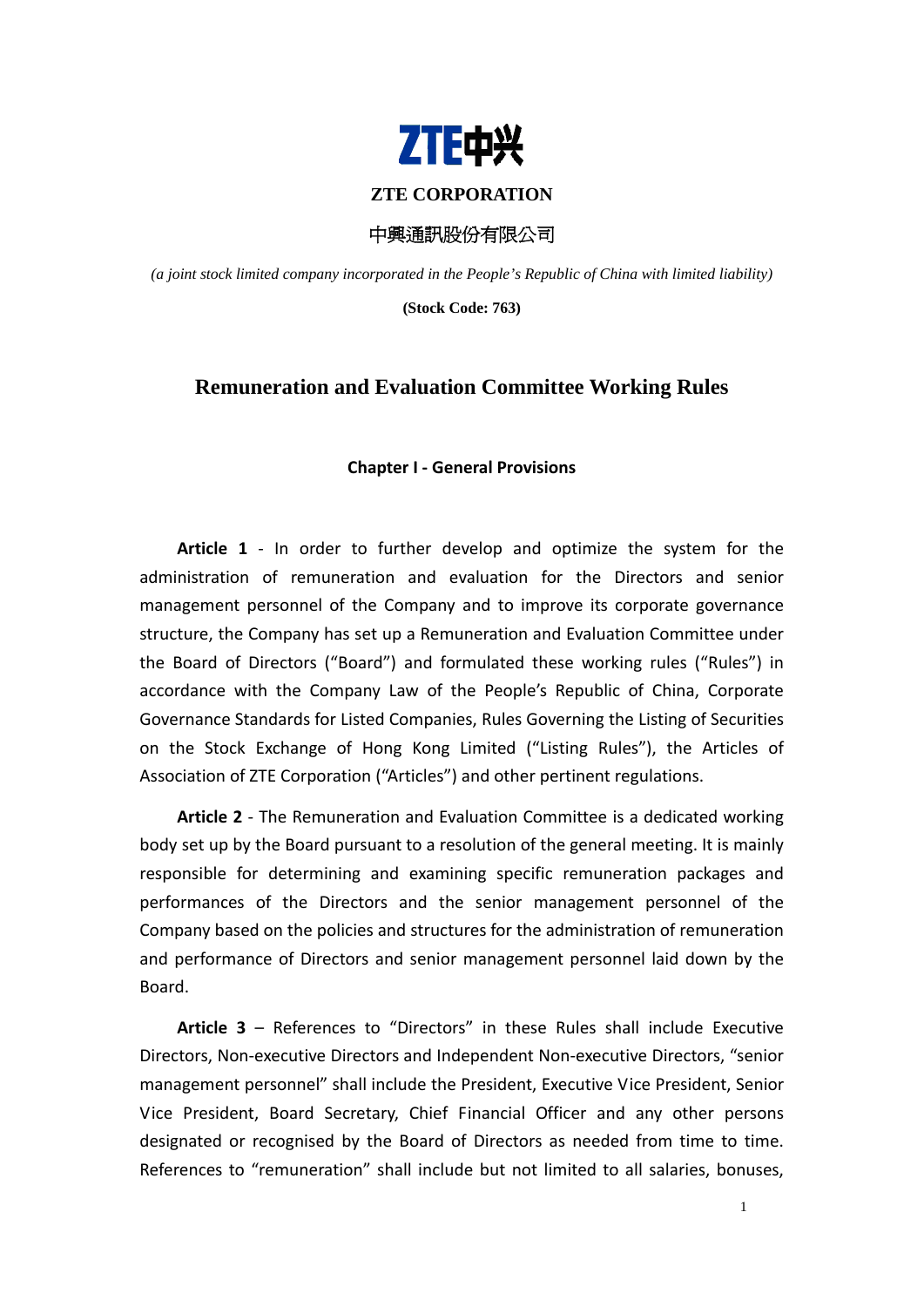allowances, benefits (in cash or in kind), pensions, compensations (including compensation payable in respect of loss or termination of office or appointment), options and gifting of shares.

# **Chapter II – Composition of the Committee**

**Article 4** – The Remuneration and Evaluation Committee shall comprise six Directors, with the majority of them being Independent Non‐executive Directors

**Article 5** – Members of the Remuneration and Evaluation Committee shall be nominated by the Board Chairman, more than half of the Independent Non‐executive Directors or one‐third of all Directors and shall be appointed through election by the Board.

**Article 6**– The Remuneration and Evaluation Committee shall have one convener responsible for presiding over the work of the Committee. The convener must be elected among Committee members who are Independent Non‐executive Directors.

**Article 7** – The term of office for a member of the Remuneration and Evaluation Committee shall be concurrent with the term of his/her directorship. A Committee member may be re-elected for appointment upon the conclusion of his/her term of office. A Committee member shall be automatically disqualified as such if during his/her term of office he/she ceases to be a Director of the Company, and the Committee shall make up the number of Committee members in accordance with provisions set out in Articles 4 to 6 above.

**Article 8** – Each member of the Remuneration and Evaluation Committee shall disclose the following to the Remuneration and Evaluation Committee:

(I) any personal financial interest (other than interests in the capacity of a shareholder) in any matters to be determined by the Remuneration and Evaluation Committee; or

(II) any potential conflict of interests as a result of cross‐directorships.

If the aforesaid interests do exist, the member shall abstain when the resolution concerned is put to vote and shall not participate in any deliberations of the resolution; he/she shall resign from the Remuneration and Evaluation Committee if so required by the Board.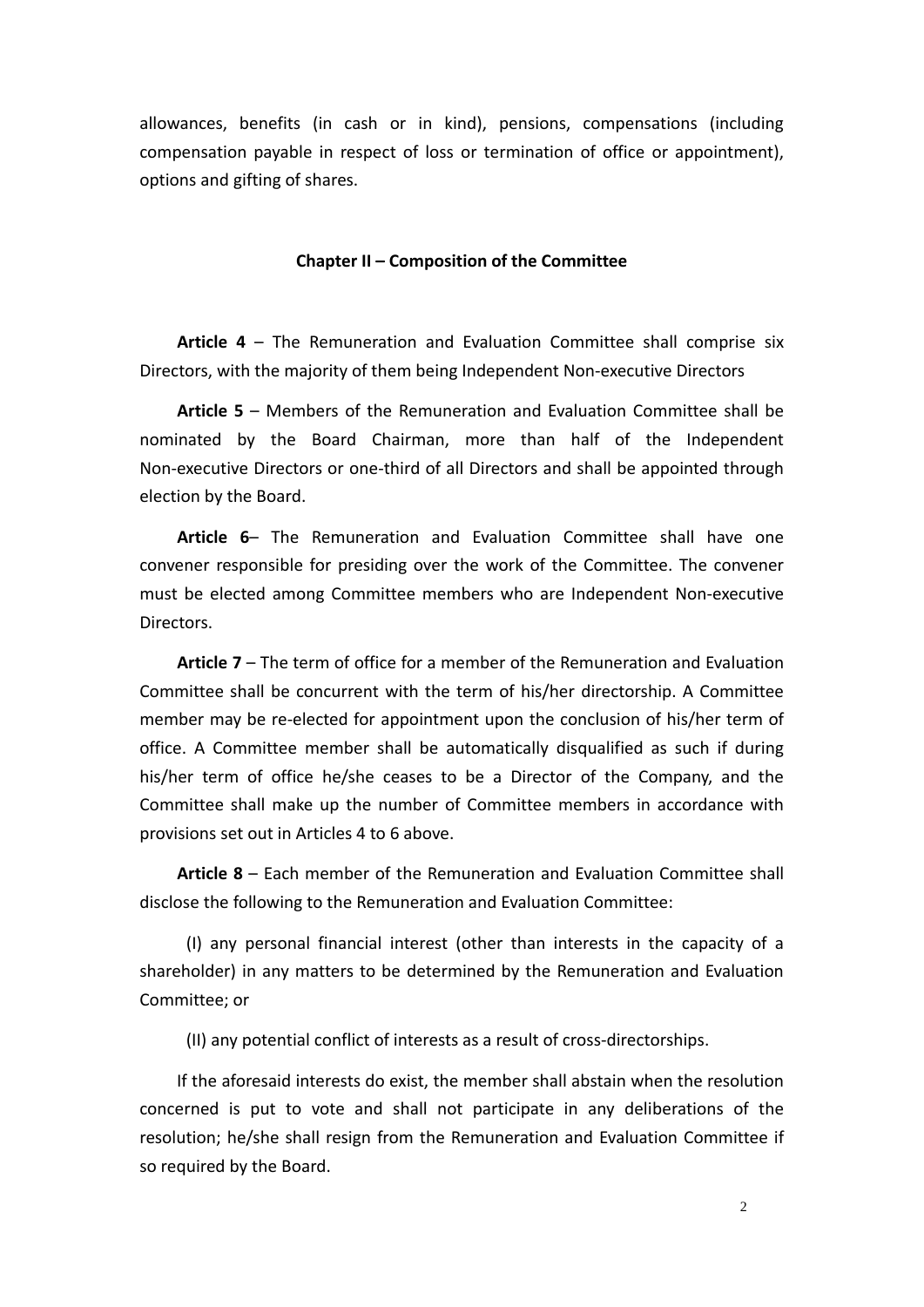#### **Chapter III ‐ Scope of Authority**

**Article 9** – The principal duties and scope of authority of the Remuneration and Evaluation Committee shall be:

(I) to make recommendations to the Board in respect of the policy and structure of remuneration and performance management for all Directors and senior management personnel (including but not limited to the criteria, procedures and regimes for performance appraisal) and on the establishment of a formal and transparent procedure for developing policy on such policy and structure of remuneration and performance management;

(II) to make recommendations to the Board on the specific remuneration packages of individual executive directors and senior management(This should include benefits in kind, pension rights and compensation payments, including any compensation payable for loss or termination of their office or appointment).The Remuneration and Evaluation Committee shall take into consideration remuneration paid by similar companies, the time dedicated by and duties of the Directors, the employment terms of other positions of the Group and the results of performance appraisals, etc;

(III) to make recommendations to the Board on the remuneration of non‐executive directors;

(IV) to conduct examination and appraisal of the execution of duties and annual performance of the Directors and senior management personnel by reference to company goals and objectives set by the Board, and to examine and approve the remuneration determined on the basis of their performance;

(V) to determine the annual total amount of remuneration for all Directors and senior management personnel of the Company;

(VI) to review and approve the compensation (if any) payable to Executive Directors and senior management personnel in respect of the loss or termination of office or appointment, to ensure that such compensation is consistent with the relevant contract terms and is fair and reasonable without causing undue burden for the Company;

(VII) to review and approve compensation arrangements (if any) involved in the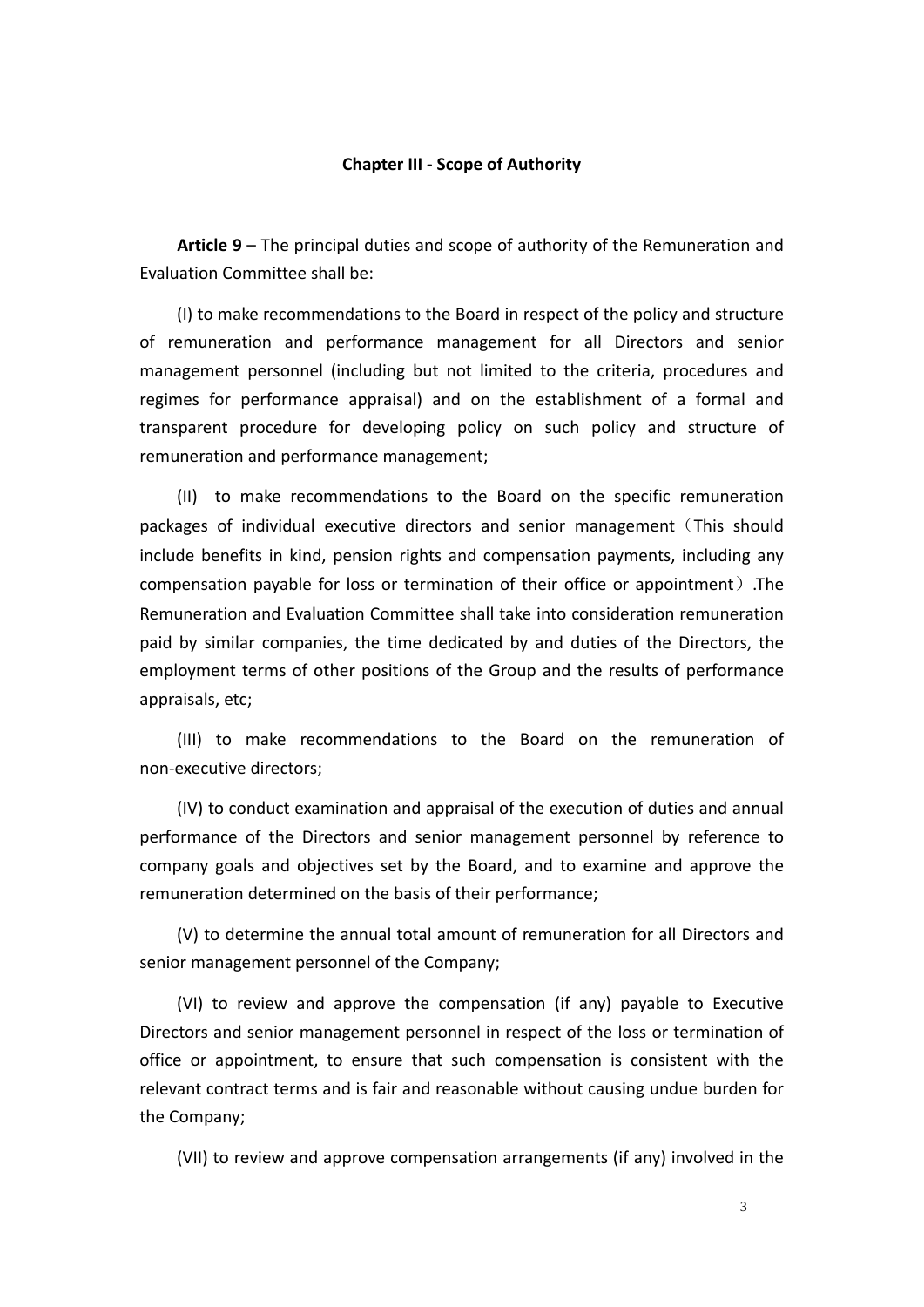dismissal or removal of Directors by reason of misconduct, to ensure that such arrangements are consistent with the relevant contract terms and are reasonable and appropriate;

(VIII) to review from time to time the terms of the agreement for the appointment of Directors;

(IX) to report to the Board so that it is fully informed of the actions, decisions and recommendations of the Committee, unless the same is restricted by pertinent laws or regulatory requirements;

(X) to ensure that no Director or any of his/her associates determines his/her own remuneration, and that the remuneration of Non-executive Directors who are members of the Remuneration and Evaluation Committee be determined by other members of the Remuneration and Evaluation Committee; and

(XI) to deal with other matters as authorized by the Board.

**Article 10** – The Board shall have the power to reject any remuneration proposal which is detrimental to shareholders' interests.

**Article 11** – The remuneration package for Directors of the Company recommended by Remuneration and Evaluation Committee shall be submitted to the Board for approval and tabled at the general meeting for consideration and approval before implementation; the remuneration package for senior management personnel of the Company recommended by the Remuneration and Evaluation Committee shall be submitted to the Board for consideration and approval before implementation.

**Article 12** – In performing its duties in accordance with these terms of reference, the Remuneration and Evaluation Committee shall:

(I) consider the remuneration required to attract, retain and motivate Directors and senior management personnel that meet the needs of the Company, although consideration shall also be given to the avoidance of remuneration beyond that which is reasonably necessary;

(II) consider the position of the Company relative to other companies. The Committee shall inform itself of remuneration levels of comparable companies and consider relative performances in business results. As comparison with other companies might result in the risk of increasing the level of remuneration without corresponding improvements in performance, the Remuneration and Evaluation Committee shall exercise care and caution when doing such comparisons;

(III) inform itself of conditions in the larger remuneration market, including the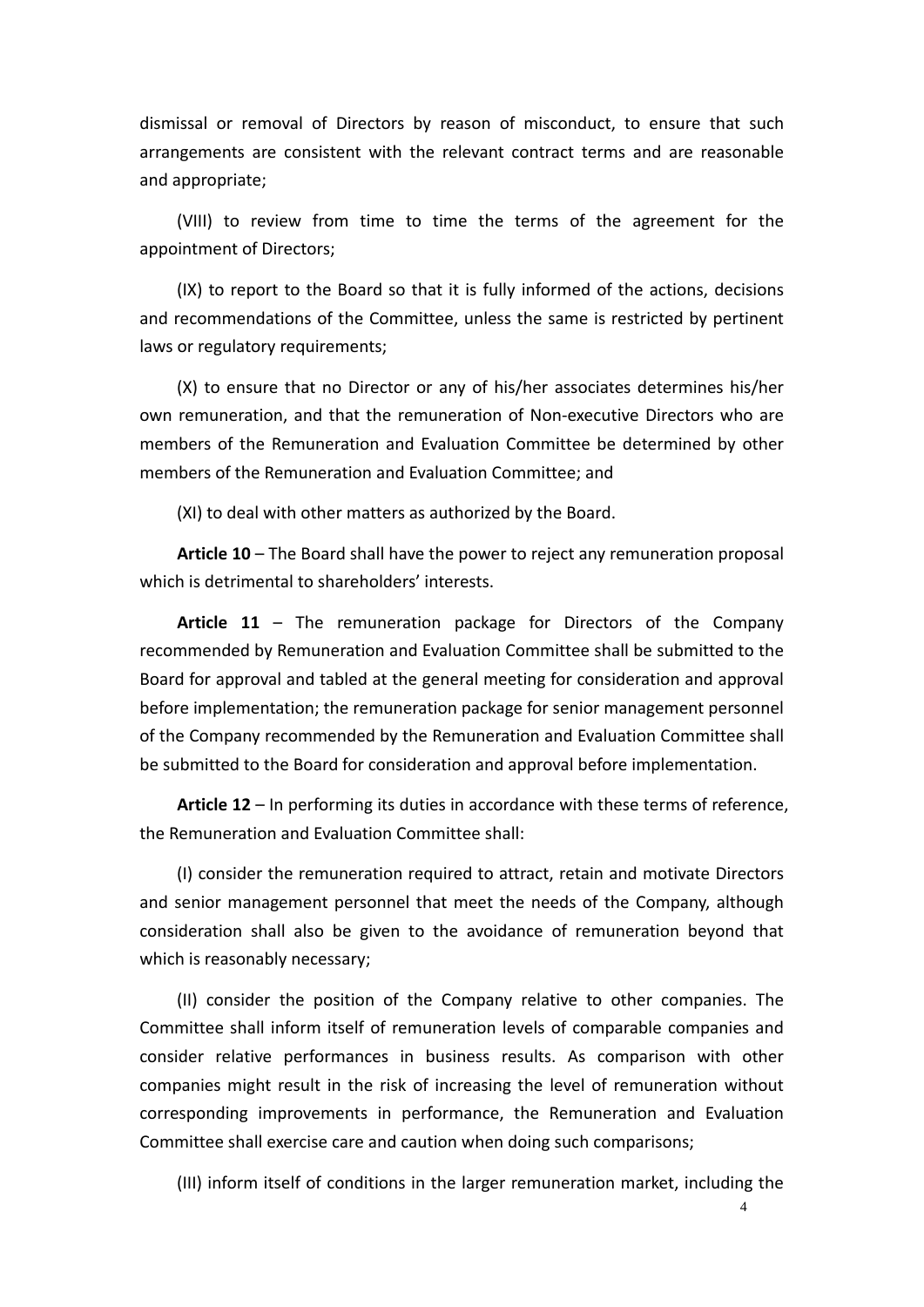salary levels of the Company and other companies, especially when determining the scale of pay rise each year;

(IV) ensure that performance‐based remuneration accounts for a significant portion in the total remuneration package of Directors and senior management personnel so as to align their interests with those of the shareholders and to motivate them for improvements in performance; and

(V) consult the Chairman and/or President in connection with remuneration proposals for other Executive Directors and senior management personnel; and to seek professional advice if deemed necessary.

**Article 13** – The Board authorizes the Remuneration and Evaluation Committee to perform its duties within its terms of reference.

#### **Chapter IV ‐ Resources**

**Article 14** – The Remuneration and Evaluation Committee shall be provided with sufficient resources for the due performance of its duties.

**Article 15** – The Remuneration and Evaluation Committee shall set up an office, which shall be mainly responsible for preparatory work and meeting preparations for the decision‐making of the Remuneration and Evaluation Committee, for providing the Company with relevant information in respect of the following:

(I) Status of completion of the Company's principal operating targets;

(II) Scope of delegation and principal duties and other relevant information of the Company's senior management personnel;

(III) Status of completion of benchmarks involved in the performance appraisal system for Directors and senior management personnel;

(IV) Remuneration allocation plan for the Company in general and for senior management personnel formulated on the basis of the Company's results;

(V) Summary of annual implementation of the Company's remuneration and performance management; and

(VI) Other information as required.

The head of the Remuneration and Evaluation Office shall be the senior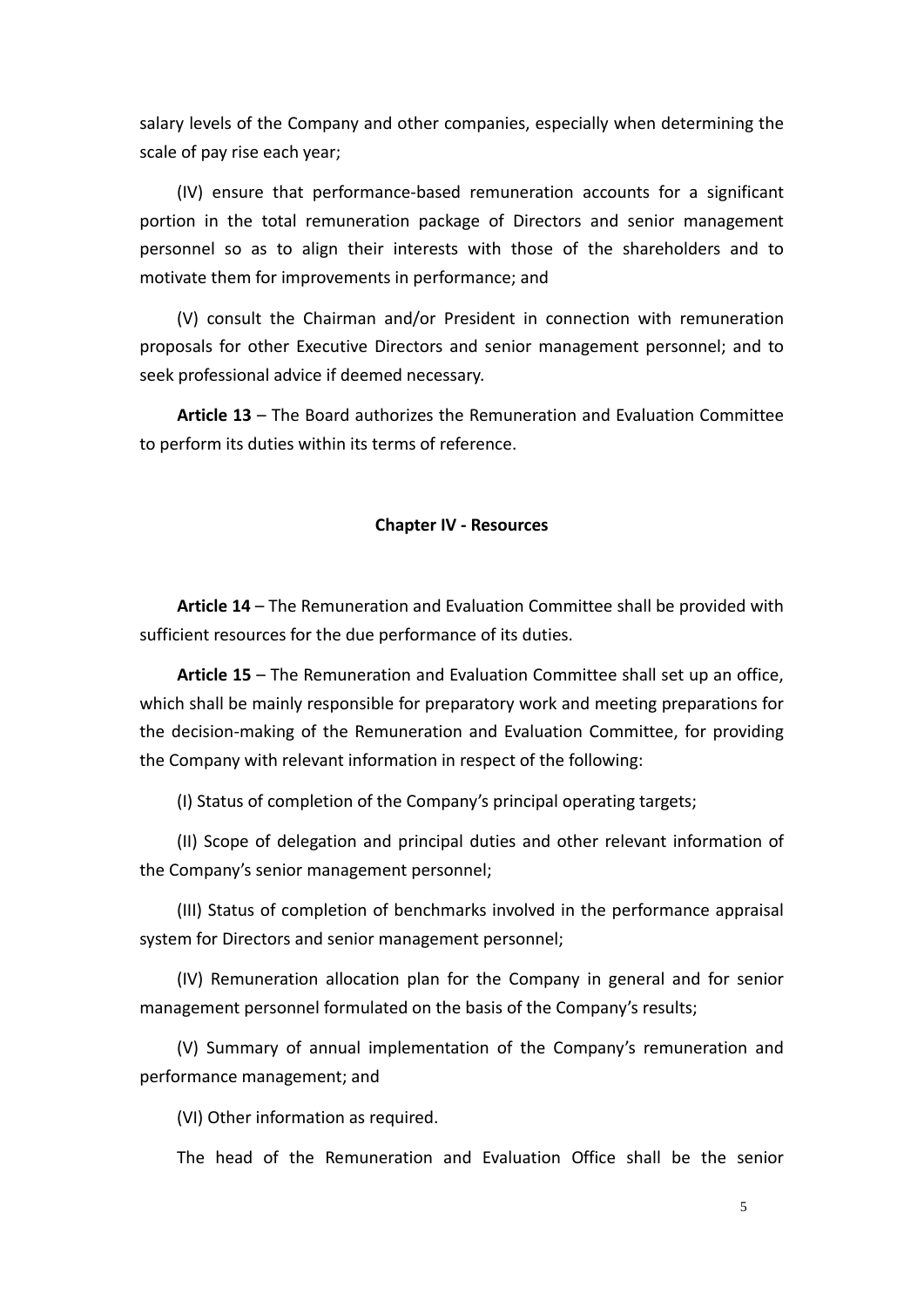management personnel in charge of appraisal. Where necessary, the Board Secretary may conduct such coordination as relevant.

**Article 16** – The Remuneration and Evaluation Committee is authorized to obtain from senior management personnel any information it requires relating to remuneration, and the senior management personnel shall duly oblige to facilitate the work of the Remuneration and Evaluation Committee.

**Article 17** – The Remuneration and Evaluation Committee is authorized by the Board to obtain independent professional opinion from external parties if it deems necessary, at the cost of the Company, and to ensure that the meetings concerned are attended by external parties with relevant experience and expertise.

## **Chapter V ‐ Rules of Proceedings**

**Article 18** – The Remuneration and Evaluation Committee shall meet at least once a year, and a notice of meeting shall be served on all members one week before the meeting is convened. The meeting shall be presided over by the convener, or by another member (who is an Independent Non‐executive Director) appointed in case the convener is absent for any reason.

**Article 19** – A Remuneration and Evaluation Committee shall only be held with more than half of the members attending; each member shall have one vote; resolutions of the meeting shall be adopted with more than half of the votes from the full Committee voting in favor.

**Article 20** – A Remuneration and Evaluation Committee may be convened by way of on-site meetings, video conferences, conference calls or facsimiles.

**Article 21** – Voting at a Remuneration and Evaluation Committee meeting shall be conducted by way of a show of hands in case of an on-site meeting and by way of signing up through facsimile in case of a meeting convened through communication devices.

**Article 22** – Other Directors, Supervisors and senior management personnel of the Company may be invited to attend the meeting of the Remuneration and Evaluation Committee meeting as non‐voting attendees where necessary.

**Article 23** – Where an issue involving a member of the Remuneration and Evaluation Committee is deliberated at a meeting of the Committee, such member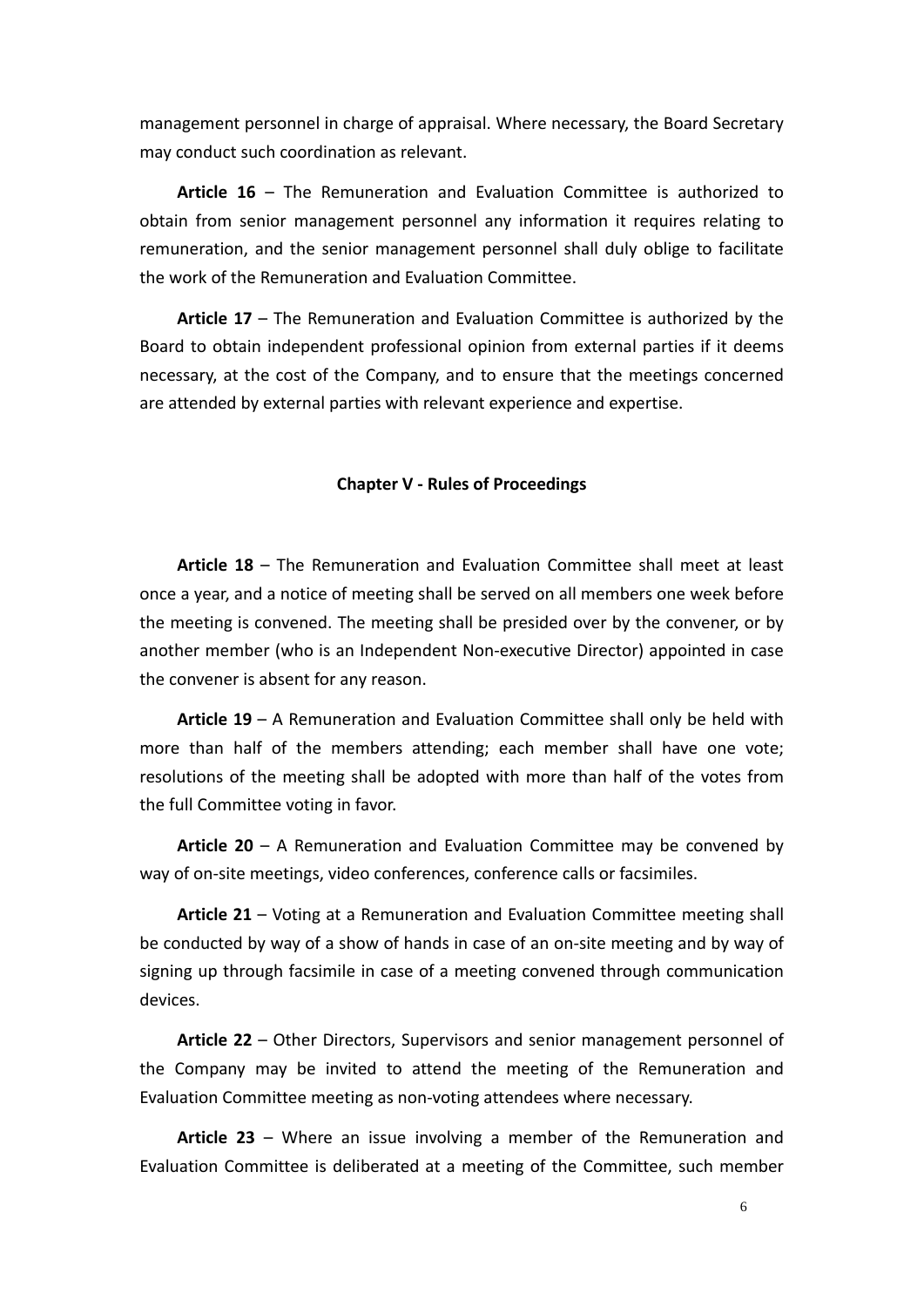shall be excused from the meeting.

**Article 24** – The procedures of convening a Remuneration and Evaluation Committee meeting, method of voting thereat and remuneration policies and distribution plans passed thereby must be in accordance with provisions of pertinent laws, regulations, the Articles and these Rules.

**Article 25** –Records of a Remuneration and Evaluation Committee meeting shall be kept and members attending the meeting shall sign against the minutes of meeting; the minutes of meeting shall be kept by Board Secretary of the Company in such manner and for such duration as determined by reference to the filing of Board documents. The preliminary draft and finalized version of the Remuneration and Evaluation Committee minutes of meeting shall be respectively delivered to all members of the Remuneration and Evaluation Committee within a reasonable period of time after the meeting, for comments in case of the preliminary draft and filing in case of the finalized version by the members.

**Article 26** – Resolutions and results of voting adopted by a Remuneration and Evaluation Committee meeting shall be reported in writing to the Board of the Company.

**Article 27** – Members attending any meetings of the Committee shall have the obligation to keep confidential all matters discussed at such meetings and shall refrain from unauthorized disclosures of information relating thereto.

**Article 28** – The Committee shall make available the convener of the Committee (or in his absence, at least one of its members) to attend the Company's annual general meeting to answer shareholders' questions.

## **Chapter VI ‐ Supplemental Rules**

**Article 29** – These Rules shall come into effect from the date on which they are adopted by way of a Board resolution.

**Article 30** – Matters not provided for under these Rules shall be dealt with in accordance with the provisions of pertinent national laws and regulations and the Articles; in case of any contradiction with laws and regulations promulgated by the State in future and any revised Articles amended through legal procedures, provisions of such national laws and regulations as pertinent and such Articles shall prevail and these Rules shall be amended forthwith and submitted to the Board for